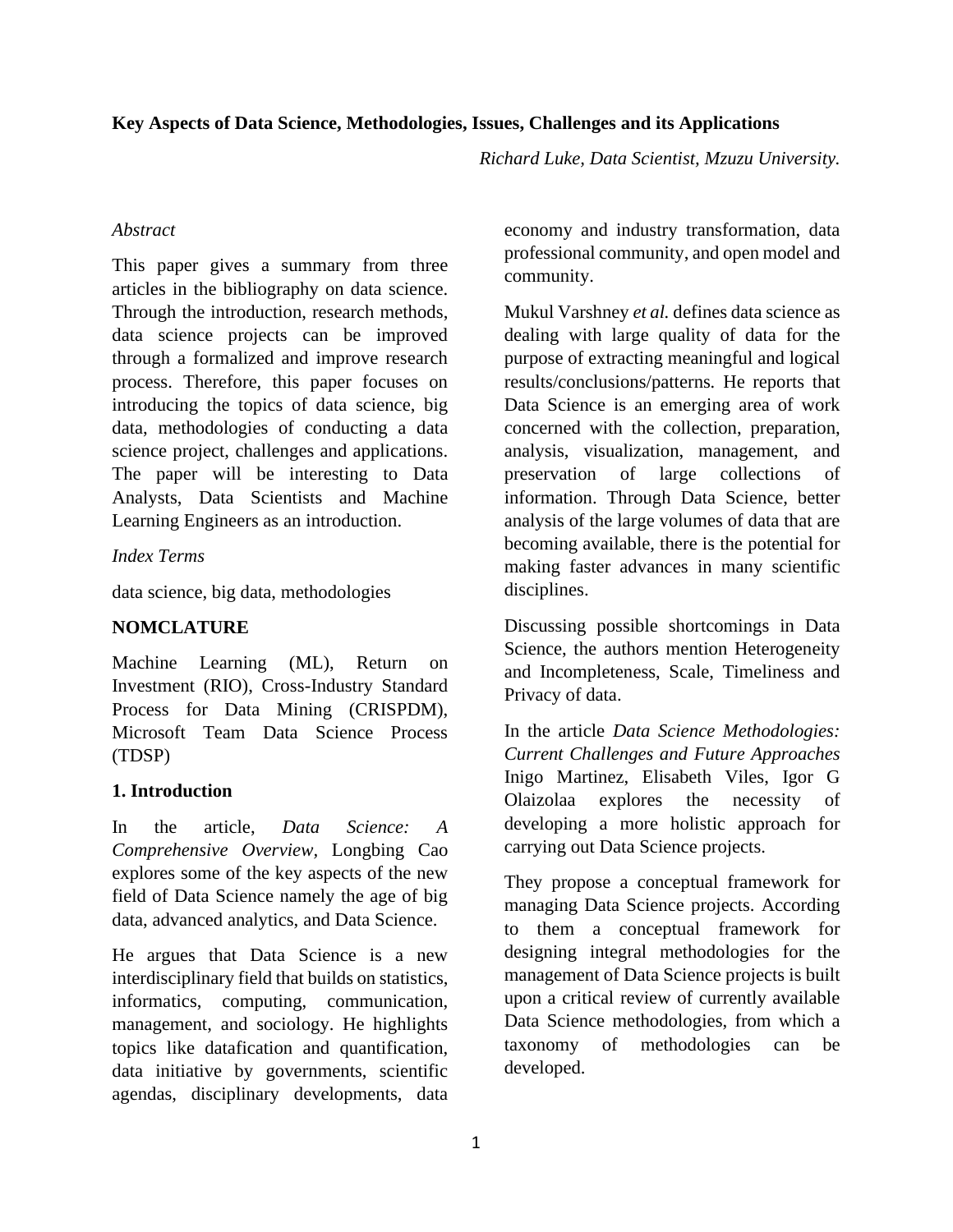#### **2. Aspects of Data Science**

## *2.1. Big Data*

This study deals with treatments of large or complex data sets in terms of systematic analysis to extract information from them. It is characterized by volume, variety and velocity

## *2.2. Advanced Analytics*

Data analytics deals with treatments of processed data to provide insights and trends about the future. It is the opposite of analysis which is processing data to get historical insights and trends.

### *2.3. Data Science*

Cao defines data science as the science of dealing with data. Data Science as a multidisciplinary field that lies between computer science, mathematics and statistics, and comprises the use of scientific methods and techniques, to extract knowledge and value from large amounts of structured and/or unstructured data.

## **3. Methodologies for Data Science**

## *3.1. Ideation and implementation*

This is the process of infusing data science into design thinking processes to improve business processes and increase its value. Here the goal is to transform data into information that yields insights or can lead to an impact. Therefore, in this phase business objectives are identified and criteria outlined.

#### *3.2. Project management*

Having an effective project management methodology is fundamental for the success of a data science project since the team can monitor and set up goals, stages and

outcomes of the project. However, alone it cannot help with the success of a data science project. A methodology that highlights data centric needs of data science while keeping the application focused uses of the models and other artifacts produces is preferred.

### *3.3. Team management*

This entails coordination, collaboration and communication. Most data science projects are completed by teams of a variety of specialized skillsets thus the demand for effective team management. Effective team management demands defining the data science project team by highlighting an intermediary understanding of both language of analytics, domain knowledge thus enabling teams to reduce the gap between team members.

### *3.4. Data and information management*

This is a program that aims to manage teams of people, data, processes and underlying technologies to deliver insights on business intelligence processes. Efficiency here would improve producibility, knowledge management, improved ML, data validations, quality assurance checks, data security and privacy and RIO on IT investments.

Thus, using the taxonomy above, Inigo Martinez, Elisabeth Viles, Igor G Olaizolaa proposes a data science methodology that includes a mixture of statistics, variety of disciplinary knowledge in computing, management and decision making. In this regard, any of the following methodologies would suffice provided they are inclusive: Cross-Industry Standard Process for Data Mining (CRISPDM), Microsoft Team Data Science Process (TDSP), Domino Data Science Lifecyle, RAMSYS, MIDST, Development Workflows for Data Scientists,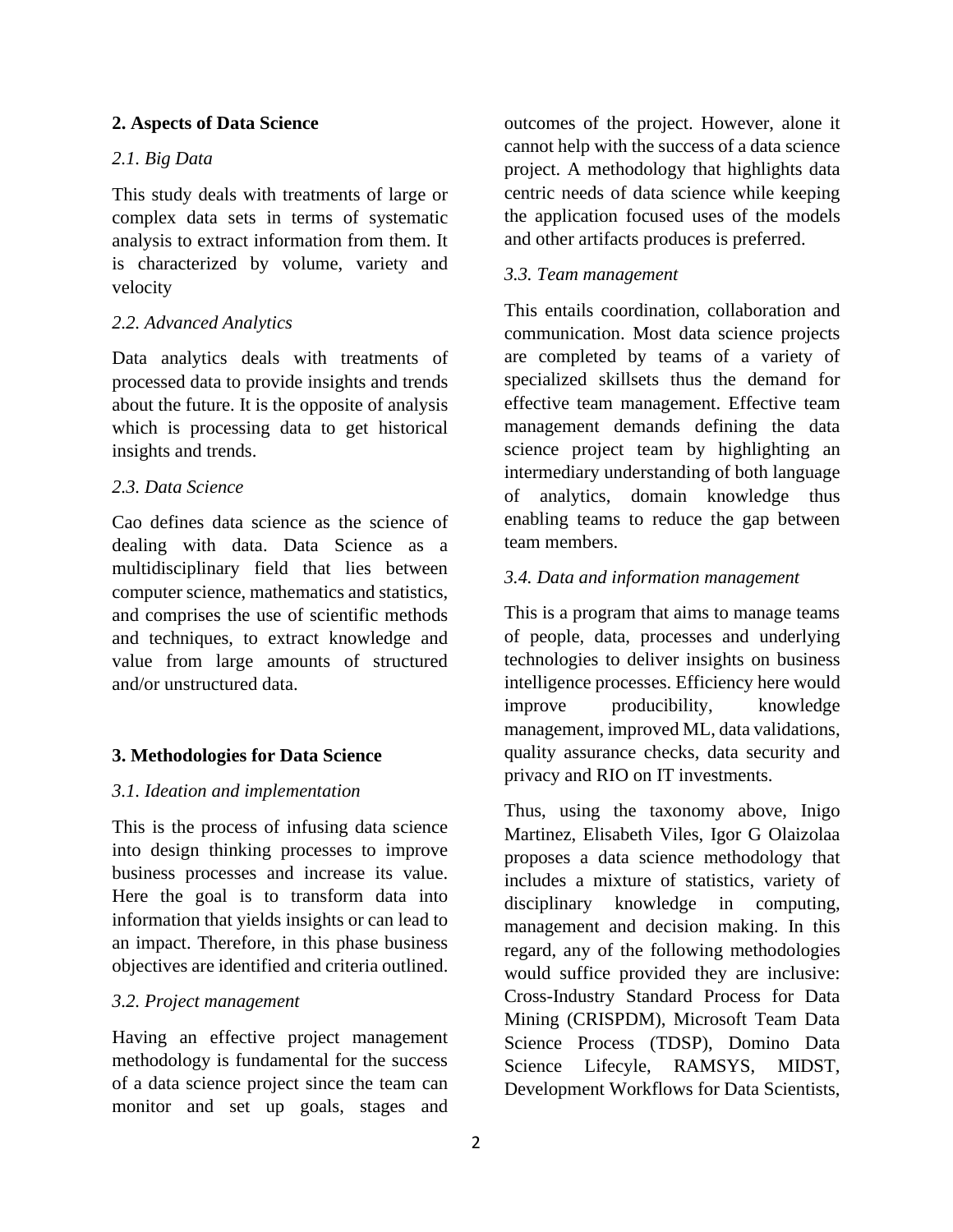Big data ideation, assessment and implementation, Big Data Management Canvas, Agile Delivery Framework, Systematic Research on Big Data, Big Data Managing Framework, The Data Science Edge, Foundational Methodology for Data Science, Analytics Canvas, AI Ops, Data Science Workflow and EMC Data Analytics Lifecycle

# **4. Issues, Challenges and Applications of Data Science**

# *4.1 Issues*

Shortcoming in data science includes heterogeneity and incompleteness, Scale, Timeliness and Privacy of data. To which Cao proposes the following solutions: problem formulation, data step, modelling step and application which can be simplified as business understanding, data acquisition and understanding, and deployment and modelling.

# *4.2 Challenges*

The main challenges are a cross section on the methodologies. For example, team management challenges may include poor coordination, lack of people with analytical skills and lack of transport communication; Project management challenges may include uncertain business objectives, unrealistic expectations and delivery the wrong thing; and Data and information management may include lack of reproducibility, no data validation and data and security challenges.

## *4.3 Applications*

Since Data Science develops from real world application rather than research only therefore its applications include business analytics, prediction, computer vision, natural processing language, bioinformatics, science and research, revenue management, government etc. "The future will be crowded with people trying to apply Data Science in all problems. But it can be sensed that we are going to see some real amazing applications of Data Science for a normal user. The skills needed for visualization, for client engagement, for engineering saleable algorithms are all quite different," the authors noted.

# **5. Conclusion**

This summary is intended to function as a preliminary point to the data science framework for performing data science projects. The proposed Data Science process follows an iterative structure which has project management, team management and data & information management. Therefore, a good data science project must have some of the following skills: analytical thinking, be methodological, understand statistics, have qualifications like degrees, a background in software engineering, theoretical and domain knowledge. Thus, achieving real world applications is the goal hence the future of data science is bound to include people applying data science to all problems thus the birth of amazing application of data science.